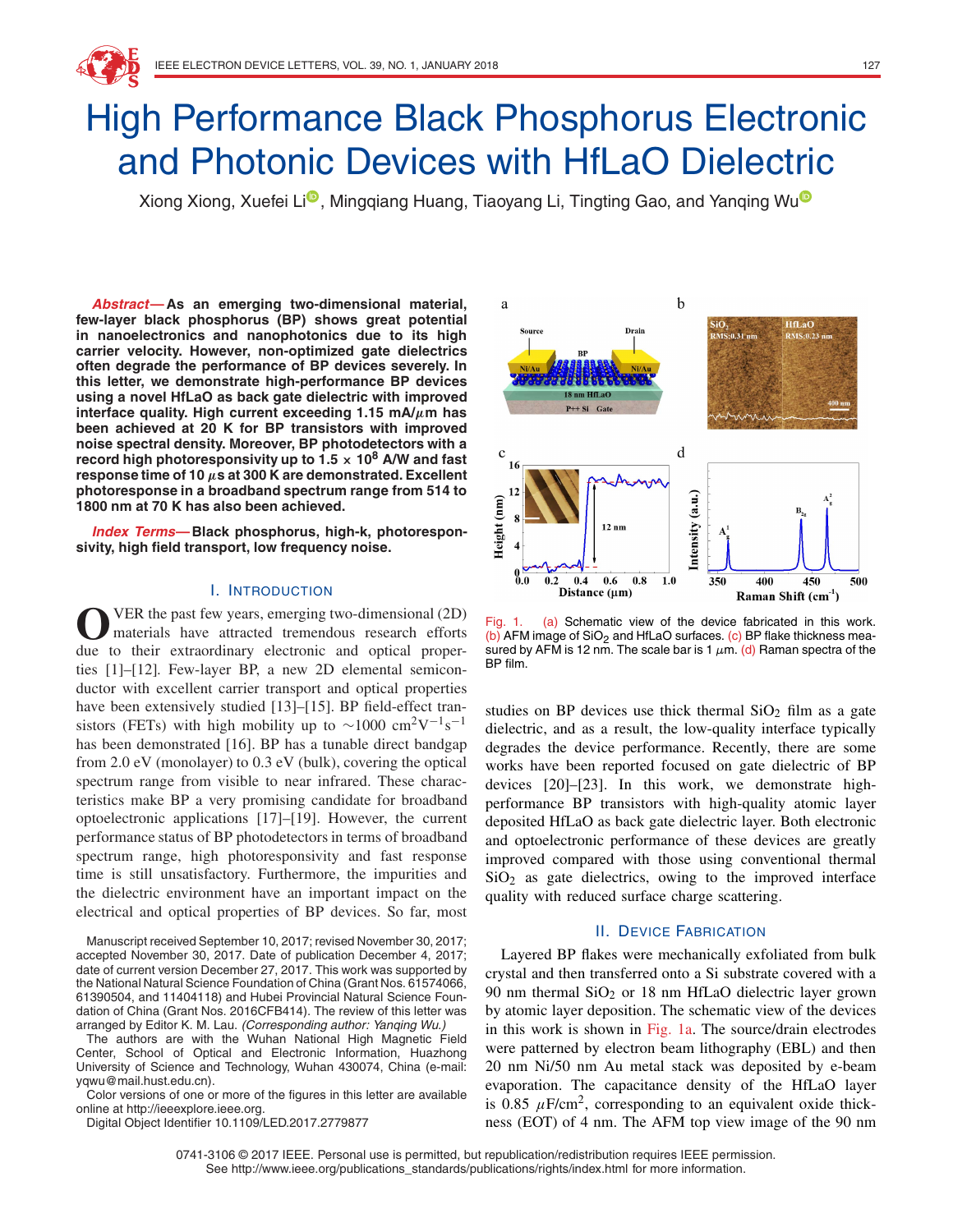

Fig. 2. (a) Transfer characteristics of the same channel length device with SiO<sub>2</sub> and HfLaO dielectrics at 300 K.  $V_d$  is  $-0.05$  V. (b) Normalized noise spectral density as a function of frequency for  $SiO<sub>2</sub>$  and HfLaO at similar drain current. (c) Current spectral density  $S_{\text{id}}/I_{\text{gl}}^2$  at  $f = 100 \text{ Hz}$ *versus* drain current I<sub>d</sub> for the BP devices with SiO<sub>2</sub> and HfLaO at room temperature. (d) Oxide trap density distribution in dielectrics, extracted from the low-frequency noise spectra.

 $SiO<sub>2</sub>$  and 18 nm HfLaO surfaces is shown in the left and right panel of Fig. 1b, respectively. The surface roughness root mean square (RMS) is 0.31 nm and 0.23 nm for  $SiO<sub>2</sub>$  and HfLaO, respectively. The BP flakes were identified by a combination of optical microscope and atomic force microscopy (AFM). A typical film thickness is around 12 nm as shown in Fig. 1c. Fig. 1d shows the Raman spectra of this flake where three characteristic Raman modes,  $A_g^1$ ,  $B_{2g}$ , and  $A_g^2$  can be observed, corresponding to the out-of-plane vibration ( $\sim$ 361 cm<sup>-1</sup>), in-plane vibration along the zigzag ( $\sim$ 438 cm<sup>-1</sup>) and armchair ( $\sim$ 466 cm<sup>-1</sup>) directions [24], [25]. BP flakes with similar thickness were exfoliated on to substrates with HfLaO and  $SiO<sub>2</sub>$ . Moreover, all devices based on HfLaO and  $SiO<sub>2</sub>$ were fabricated side by side with the same fabrication process and measured at the same time for a valid comparison.

# III. RESULT AND DISCUSSION

The transfer characteristics of the devices with  $SiO<sub>2</sub>$  and HfLaO dielectrics with a channel length of 0.5  $\mu$ m are shown in Fig. 2a. The subthreshold slope is  $\sim$  3.4 V/dec for the device based on SiO<sub>2</sub>and  $\sim$  188 mV/dec for the device based on HfLaO. Low-frequency  $(1/f)$  noise is commonly used in conventional CMOS technology as an effective tool for evaluating the interface quality in field-effect transistors. We carried out a systematic investigation on  $1/f$  noise of BP devices with HfLaO dielectric, and compare with the BP devices with the 90 nm  $SiO<sub>2</sub>$  dielectric. The  $1/f$  noise was measured in the linear region at  $V_d = -0.2$  V at 300 K for the 0.1  $\mu$ m devices. The normalized noise spectral densities ( $W \times L \times S_{\text{id}}/I_d^2$ ) of both devices as a function of frequency are shown in Fig. 2b at a similar drain current of 105  $\mu$ A. The noise spectral densities follow the  $1/f$  trend without generation-recombination bulge signatures. The noise level is lower for the device based on HfLaO. The normalized noise spectral densities of both



Fig. 3. The output characteristics of a 0.1  $\mu$ m channel length BP device with HfLaO dielectric at 300 K (a) and 20 K (b).

devices are shown in Fig. 2c.  $W \times L \times S_{\text{id}}/I_d^2$  has the same dependence on *I*<sup>d</sup> for both devices, implying the same noise mechanism. The device on HfLaO dielectric shows a much lower noise level of  $\sim$ 2.3×10<sup>-11</sup>  $\mu$ m<sup>2</sup> Hz<sup>-1</sup> at 100 Hz about 10 times smaller than that of  $SiO<sub>2</sub>$ . Moreover, the oxide trap density (*N*OT) profile extracted by a distributed oxide trap model is shown in Fig. 2d [26], [27]. The  $N_{OT}$  of the HfLaO transistor is half of that using  $SiO<sub>2</sub>$ . The interface state density (*D*<sub>it</sub>) of ~ 1.2 × 10<sup>12</sup> eV<sup>-1</sup>cm<sup>-2</sup> and ~ 4.7 × 10<sup>11</sup> eV<sup>-1</sup>cm<sup>-2</sup> for SiO2 and HfLaO device at 300 K was extracted by using the same approach as in [28]. These results suggest that HfLaO is an excellent dielectric for BP transistors with low *N*<sub>OT</sub>, good quality interface and reduced low-frequency noise.

The high field transport of the short channel BP device with high-*k* dielectric has also been carried out. Fig. 3a and 3b show the output characteristics for the 100-nm channel length BP devices at 300 and 20 K, respectively. A maximum drain current ( $I_{\text{dmax}}$ ) of 0.69 mA/ $\mu$ m is obtained at  $V_{\text{d}} = -2$  V and  $V<sub>g</sub> = -3$  V, higher than previous values using chemical doping and vacuum annealing [29], [30]. At 20 K, the drain current increases up to 1.15 mA/ $\mu$ m at  $V_d = -2$  V and  $V_g = -3$  V.

The output characteristics of BP devices in the dark and under illumination are plotted in Fig. 4a. As expected, the current of transistors based on high-*k* dielectric is about 5 times larger than that on  $SiO<sub>2</sub>$  dielectric at similar carrier densities. To quantitatively analyze the photoresponse, we extract the photocurrent  $(I_{ph} = I_{\text{illumination}} - I_{\text{dark}})$  data as shown in Fig. 4b. The photocurrent of BP device based on HfLaO is about 10 times larger than that on  $SiO<sub>2</sub>$  with the same device geometry. The photoresponsivity ( $R = I_{ph}/P_{in}$ ) of the BP devices with different channel lengths have been investigated. As shown in Fig. 4c, *R* increases rapidly when the channel length scales from 1  $\mu$ m to 0.1  $\mu$ m. This is consistent with the photoconductive mechanism that transverse electric field increases in shorter channel devices. A high photoresponsivity of  $\sim$ 1.2 × 10<sup>7</sup> A/W can be achieved for the BP device based on HfLaO, about 10 times higher than that based on  $SiO<sub>2</sub>$ . Photoresponsivity under different incident laser power densities are also studied in Fig. 4d, where a record high photoresponsivity of 1.5  $\times$  10<sup>8</sup> A/W is achieved at 300 K. [24], [25], [31]–[34]. The detectivity (*D*) of  $\sim$ 4.5 × 10<sup>14</sup> W<sup>-1</sup>Hz<sup>1/2</sup> and specific detectivity (D<sup>\*</sup>) of  $\sim$ 2.1 × 10<sup>10</sup> Jones at a 633 nm wavelength can be extracted at HfLaO device of 100 nm channel length at room temperature using  $D^* = (A \Delta f)^{1/2} R / i_n$  and  $D = \Delta f^{1/2} R / i_n$ , where *A* is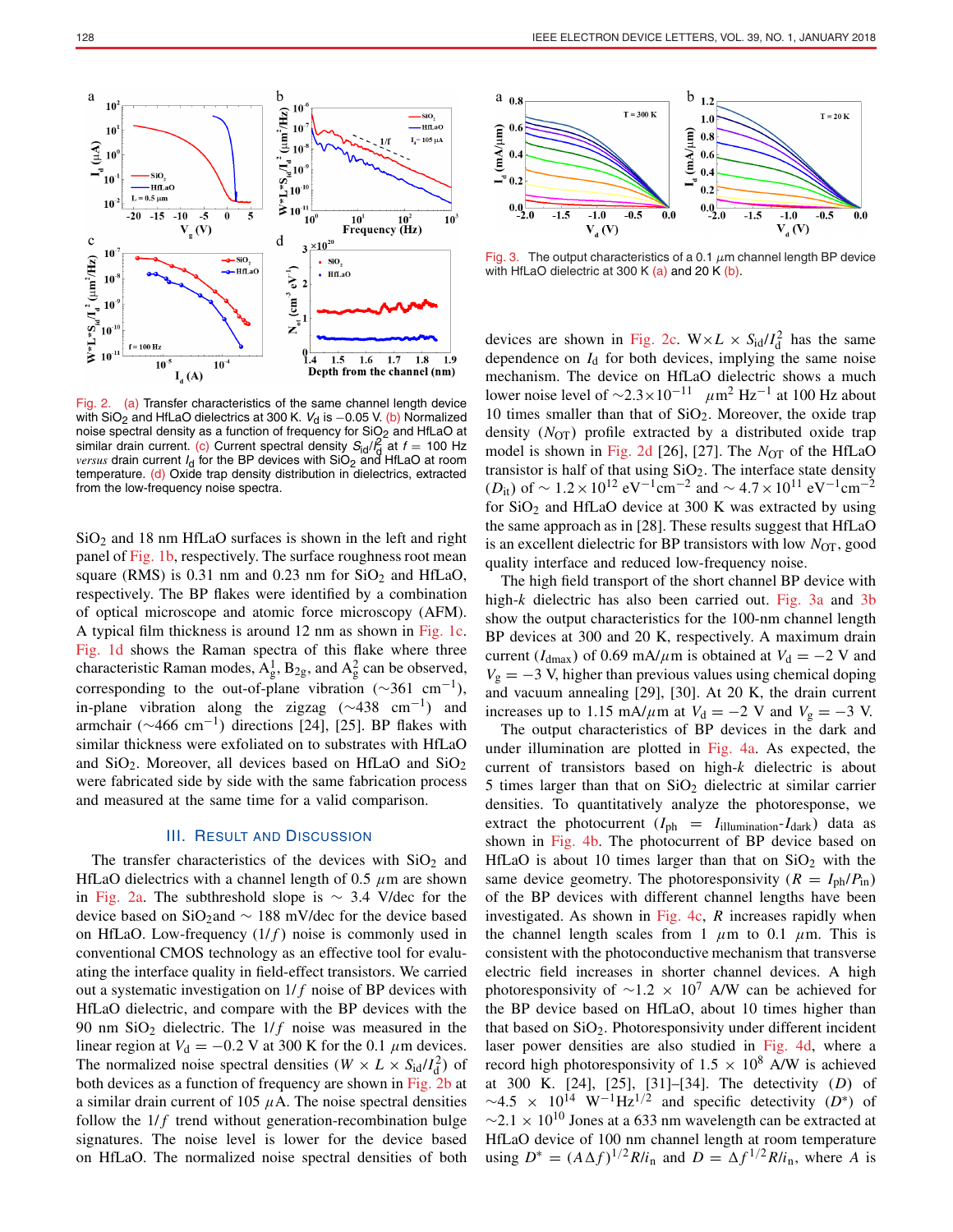

Fig. 4. (a) The output characteristics of the BP devices (channel length L = 1  $\mu$ m) with 18 nm HfLaO dielectric (V<sub>g</sub> from 0 V to -2.5 V) and 90 nm SiO<sub>2</sub> dielectric (V<sub>a</sub> from 5 V to  $-20$  V) at 300 K. The red and black line are the device under illumination ( $P_{\text{in}} = 250 \text{ mW/cm}^2$ ) and in the dark, respectively. (b) The comparison of device photocurrent with HfLaO dielectric and  $SiO<sub>2</sub>$  dielectric extract from (a). (c) R of devices with different channel lengths at room temperature. The laser is set to be the same ( $P_{\text{in}} = 0.6 \text{ mW/cm}^2$ ) for BP device with HfLaO dielectric and  $SiO<sub>2</sub>$  dielectric. (d) R versus different laser power at 300 K of BP device with HfLaO dielectric at  $V_g = -2.5$  V and  $V_d = -2$  V.



Fig. 5. Photoresponse time of a 0.5  $\mu$ m channel length device based on  $(a)$  SiO<sub>2</sub> dielectric  $(b)$  HfLaO dielectric. The inset shows the rise and fall time for the photodetectors.  $(c)$  The output characteristics of the BP device with HfLaO dielectric at 70 K in the dark and under illumination of laser wavelength  $\lambda = 1800$  nm and power  $P_{in} = 6000$  mW/cm<sup>2</sup>. (d) Photoresponsivity of the 0.1  $\mu$ m device at different wavelengths at T = 300 K and  $T = 70$  K while the incident power is fixed at 1600 mW/cm<sup>2</sup>.

the effective area of the detector,  $R$  is the photoresponsivity,  $\Delta f$  is the bandwidth,  $i_n$  is noise current at the same bias condition with *R*[35].

The photoresponse time, a key figure of merit in photodetectors, has also been measured. The rise and fall time are defined as the time lapse between 10% to 90%. As shown in Fig. 5a, the extracted response time of BP device with

SiO<sub>2</sub> dielectric at room temperature is  $\tau_{\text{rise}} \sim 4$  ms, which is in the same order of magnitude from previous work using  $SiO<sub>2</sub>$ dielectric [18], [24], [34]. Also shown in Fig. 5b, BP device with HfLaO dielectric exhibits a much faster response time with  $\tau_{\text{rise}} \sim 10 \mu s$ , almost three orders of magnitude smaller than that of  $SiO<sub>2</sub>$ . This fast response can be attributed to the shorter transit time of photogenerated carriers with improved interface capture and emission properties of photogenerated carriers. The response time of BP photodetectors is mainly limited by photocarrier recombination and carrier transport in the channel [33]. It can be further improved by higher mobility, better interface, smaller contact resistance, higher transverse electric field and possible design of thin vertical pn junctions. At longer wavelengths with  $T = 300$  K, distinct photoresponse can no longer be observed beyond 1200 nm, which can be attributed to the drain current noise and jitter caused by shallow traps activated by thermal energy. When the temperature is decreased to 70 K, a large photocurrent of 36  $\mu$ A can be obtained at a near-infrared wavelength of 1800 nm as shown in Fig. 5c. A wide photoresponse spectrum range from 514 nm to 1800 nm has been demonstrated at  $T = 70$  K as shown in Fig. 5d. The photoresponsivity exhibits a decreasing trend from visible to near-infrared as expected from the smaller photon energy as laser wavelength increases.

### IV. CONCLUSION

In conclusion, we have demonstrated high-performance BP based electronic and optoelectronic devices with a high-quality HfLaO film as the gate dielectric. Extraordinary performance enhancement in both electrical and optical properties can be achieved. High current of 1.15 mA/ $\mu$ m of a 100-nm device has been obtained at 20 K for the first time. High-performance photodetectors based on this novel dielectric has also been demonstrated with a record high photoresponsivity up to  $1.5 \times 10^8$  A/W and a fast response time of 10  $\mu$ s at 300 K. The reduced interface scattering leads greatly improved interface quality between HfLaO and black phosphorus channel. The promising results of this work show that performance improvement can be further explored using dielectric engineering for future electronics and optoelectronics.

#### **REFERENCES**

- [1] X. Li, L. Yang, M. Si, S. Li, M. Huang, P. Ye, and Y. Wu, "Performance potential and limit of MoS<sub>2</sub> transistors," Adv. Mater., vol. 27, no. 9, pp. 1547–1552, Jan. 2015, doi: [10.1002/adma.201405068.](http://dx.doi.org/10.1002/adma.201405068)
- [2] K. F. Mak, K. He, C. Lee, G. H. Lee, J. Hone, T. F. Heinz, and J. Shan, "Tightly bound trions in monolayer MoS<sub>2</sub>," *Nature Mater.*, vol. 12, no. 3, pp. 207–211, Dec. 2012, doi: [10.1038/nmat3505.](http://dx.doi.org/10.1038/nmat3505)
- [3] K. F. Mak, K. He, S. Jie, and T. F. Heinz, "Control of valley polarization in monolayer MoS<sub>2</sub> by optical helicity," Nature Nanotechnol., vol. 7, no. 8, pp. 494–498, Jun. 2012, doi: [10.1038/nnano.2012.96](http://dx.doi.org/10.1038/nnano.2012.96).
- [4] K. F. Mak, M. Y. Sfeir, Y. Wu, C. H. Lui, J. A. Misewich, and T. F. Heinz, "Measurement of the optical conductivity of graphene," *Phys. Rev. Lett.*, vol. 101, no. 19, pp. 6797–6800, Nov. 2008, doi: [10.1103/PhysRevLett.101.196405.](http://dx.doi.org/10.1103/PhysRevLett.101.196405)
- [5] K. S. Novoselov, A. K. Geim, S. V. Morozov, D. Jiang, Y. Zhang, S. V. Dubonos, I. V. Grigorieva, and A. A. Firsov, "Electric field effect in atomically thin carbon films," *Science*, vol. 306, no. 5696, pp. 666–669, Oct. 2010, doi: [10.1126/science.1102896](http://dx.doi.org/10.1126/science.1102896).